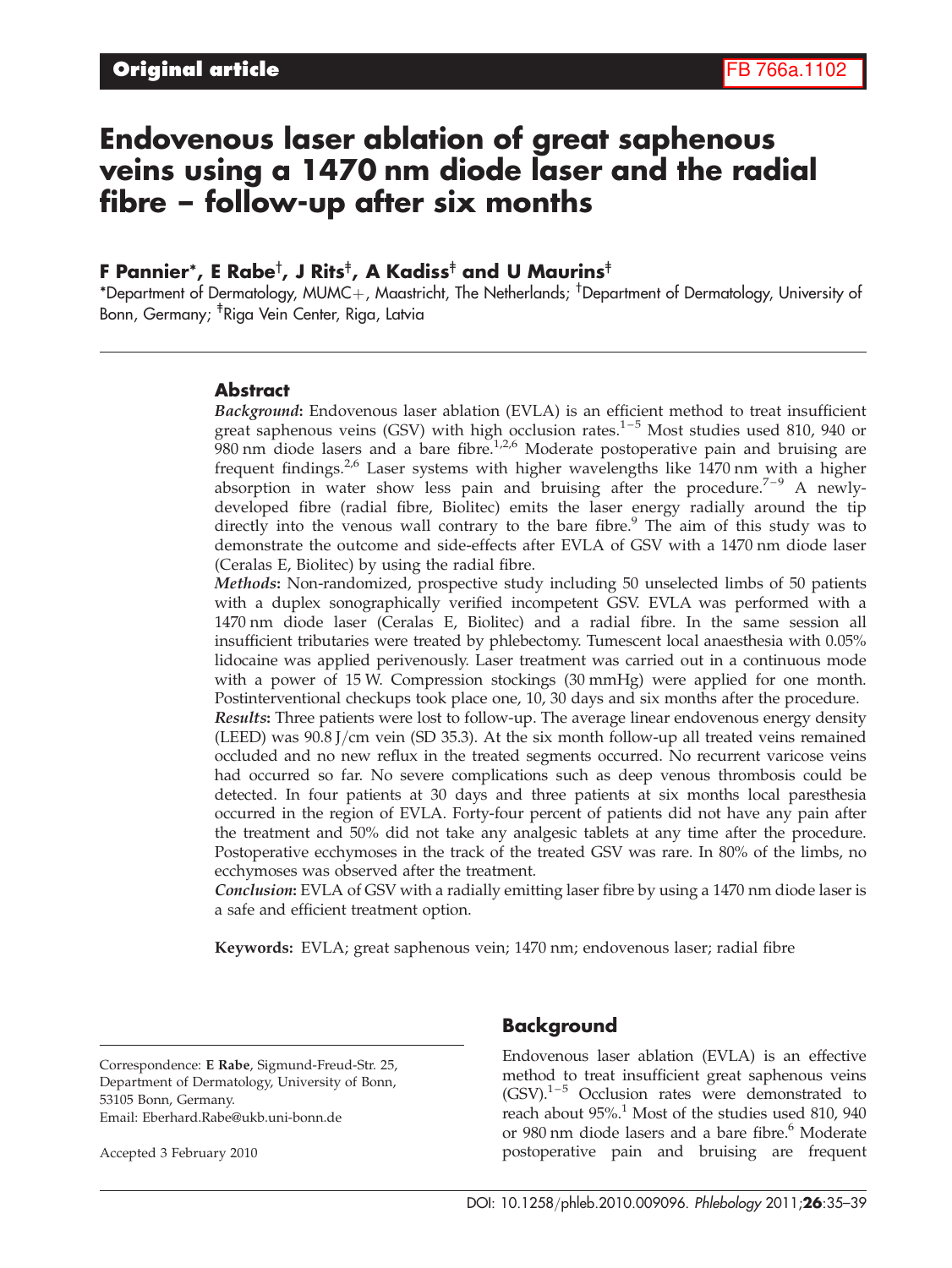findings. $2,6$  Laser systems with higher wavelengths, such as 1320 or 1470 nm, have a higher absorption in water and show less pain after the procedure and less bruising.7–9 A newly-developed fibre (radial fibre, Biolitec, Bonn, Germany) emits the laser energy 360° radially around the tip directly into the venous wall contrary to the bare fibre (Figure 1). By this it is thought to have a more homogeneous effect on the venous wall with less penetration, which could lead to less pain and bruising. The aim of this study was to demonstrate the outcome and sideeffects after EVLA of GSV with a 1470 nm diode laser (Ceralas E, Biolitec) by using the radial fibre.

# **Methods**

Between April and October 2008, 50 legs in 50 consecutive patients attending the 'Health Center 4', Center of Phlebology in Riga, Latvia, were treated by EVLA for GSV incompetence. All patients agreed to be included in a non-randomized prospective study and for their data to be evaluated in accordance with the Declaration of Helsinki. We obtained permission from the ethics committee.

All patients were examined clinically and with duplex by an experienced phlebologist prior to



**Figure 1** Radial fibre (Biolitec)

intervention and at follow-up visits at days one, 10 and 30 for complications, occlusion, flow and reflux in the treated vein segments. Follow-up visits at six months were performed by experienced phlebologists who did not perform the initial treatment. Patient's characteristics are presented in Table 1.

Duplex was performed in upright position. Normal flow is defined as antegrade. Reflux was defined as retrograde flow of  $>0.5$  seconds duration after a Valsalva manoeuver or manual compression and decompression of the distal limb. The entire treated vein and more extensively the sites 3, 25 and 50 cm distally to the safeno-femoral junction (SFJ) were assessed. Even a slight marginal flow or reflux in a largely occluded vein was assessed as pathological. In all cases, reflux was initially completely eliminated by EVLA. The entire deep venous system was checked for signs of deep venous thrombosis.

The clinical evaluation included clinical classification, modified clinical, aetiological, anatomical and pathological elements (CEAP) clinical severity score (the items 'corona phlebectatica', 'white atrophy' and 'ulcer scar' were added), filled in by the investigator and the presence of recurrent varicose veins. The modified clinical severity score has 12 questions with 0–2 points for each item. The minimum value of the score is 0 and the maximum is 24 points per leg. Recurrent varicose veins were

Table 1 Patient's characteristics

| Variables                                     |                        |
|-----------------------------------------------|------------------------|
| Patients (n)                                  | 50                     |
| GSV treated (n)                               | 50                     |
| Additional treatments - phlebectomies,        | 50 (100%)              |
| $\lim_{s \to \infty}$                         |                        |
| Left leg, $n$ (%)                             | 29 (58%)               |
| Female gender, n (%)                          | 42 (84%)               |
| Age (years), mean (SD)                        | 48 (14.8)              |
| BMI ( $\text{kg/m}^2$ ), mean (SD)            | 26.5(5.2)              |
| CEAP (highest classification per limb), n     |                        |
| C <sub>2</sub>                                | 21                     |
| C <sub>3</sub>                                | 10                     |
| C <sub>4</sub>                                | 16                     |
| C <sub>5</sub>                                | 3                      |
| Length of treated GSV, mean (SD)              | 45.4 (16.6)            |
| TLA (mL) for ELT per limb, mean (SD)          | 466 (142.3)            |
| TLA (mL) per cm GSV, mean (SD)                | 10.9(2.8)              |
| Endovenous procedure time (min), mean (SD)    | 14.8(4.6)              |
| Total OP time (min) (EVLA $+$ phlebectomies), | $35.8 \text{ min/leg}$ |
| mean (SD)                                     | (11.1)                 |
| LEED $(J/cm$ vein), mean (SD)                 | 90.8 (35.3)            |
| EFE $(J/cm2$ vein), mean (SD)                 | 35.5 (12.6)            |

GSV, great saphenous veins; BMI, body mass index; CEAP, clinical, aetiological, anatomical and pathological elements; TLA, tumescence local anaesthesia; ELT, endovenous laser treatment; EVLA, endovenous laser ablation; OP, operation; EFE, endovenous fluence equivalent; LEED, linear endovenous energy density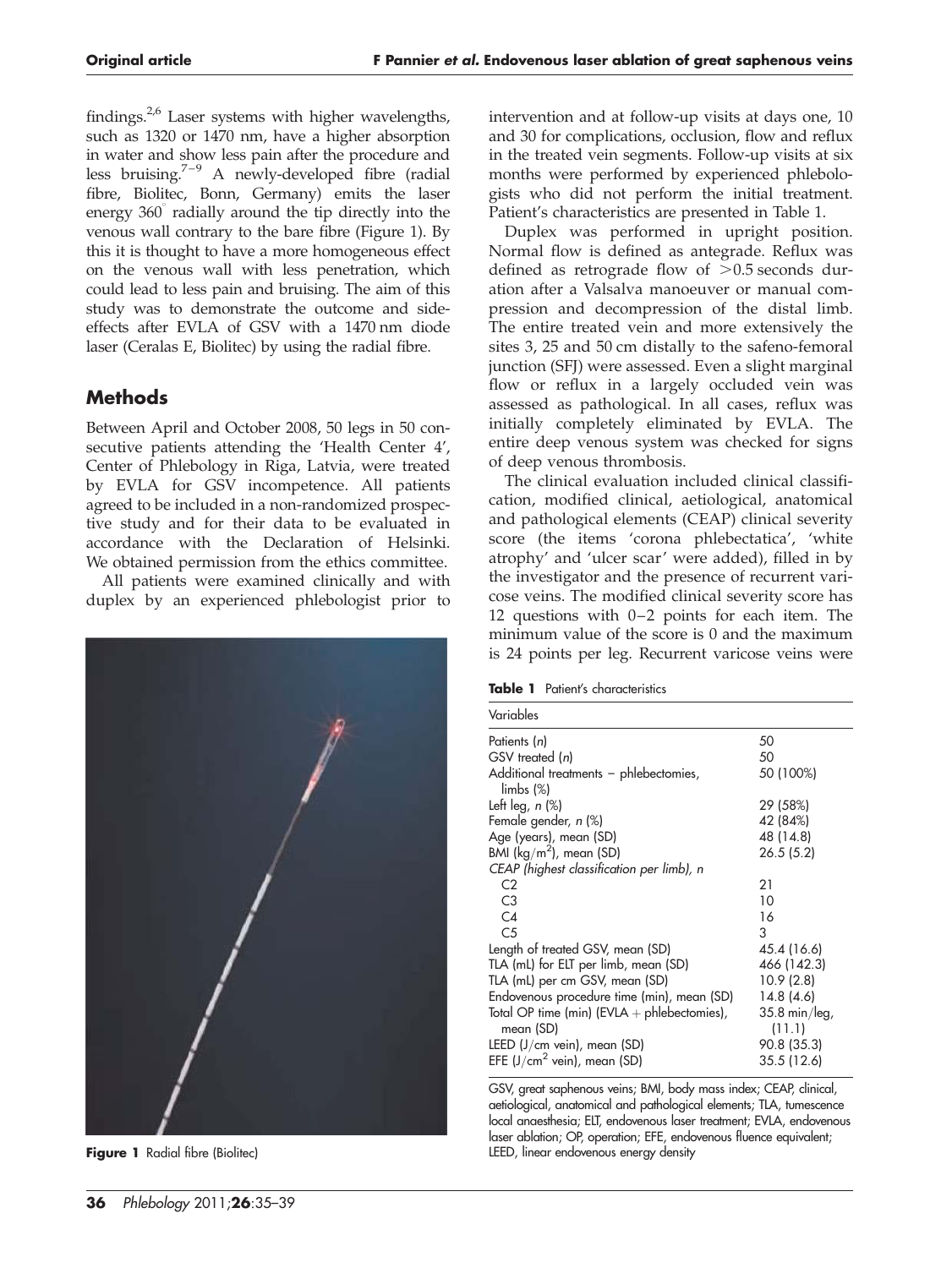defined as every subcutaneous varicosity of more than 3 mm in diameter which occurred after the initial treatment. Pain was assessed on a five-point scale ranging from no pain at all (0) to very painful (5). Patient's satisfaction was assessed by a scale ranging from 0 to 4. The questions were: 'Are you satisfied with the method being used?'  $(0 = \text{very satisfied}, 1 = \text{satisfied}, 2 = \text{fairly satisfied},$  $3 =$  not satisfied,  $4 =$  extremely unsatisfied), 'would you choose endovenous laser therapy again?'  $(0 =$ definitely,  $1 =$  probably,  $2 =$  don't know,  $3 =$  probably not,  $4 =$  definitely not).

EVLA was performed with a 1470 nm diode laser (Ceralas E, Biolitec). The entire procedure was performed under duplex guidance (MicroMaxx, SonoSite, Inc) using cold  $(5^{\circ}C)$  tumescent local anaesthesia with 0.05% lidocain. In the same session all insufficient tributaries were treated by phlebectomy. GSV was accessed at the most distal insufficient point with an 18 gauge needle. The  $600 \mu m$  radial fibre was introduced through a puncture set and the tip was positioned 1–2 cm distal to the junction right below the epigastric vein under duplex guidance. The tumescent local anaesthesia was then applied perivenously under duplex guidance too.

The linear endovenous energy density (LEED, J/ cm), which was required to achieve the occlusion of the vein, was calculated by the following formula:  $10 \times$  vein diameter (*D*, mm) in the upright position. For example: if *D* was 12 mm at 3 cm, 10 mm at 25 cm, 8 mm at 50 cm and 6 mm at the puncture level (60 cm), the treatment was started with a LEED of  $120$  J/cm, lowering it in the mid-thigh  $(25 \text{ cm})$  to  $100$  J/cm, continuing to lower LEED to 80 J/cm at knee level (50 cm) and to 60 J/cm at the end. Laser treatment was carried out in a continuous mode with a power of 15 W. LEED level was delivered by controlling pull-back time on a clock.

Eccentric compression with cotton wool rolls on the treated vein for 24 hours and 30 mmHg compression stocking for one month were applied. In addition, a prophylactic dosage of low-molecular weight heparin for seven days was given to all patients. The patients were mobilized immediately after the intervention. The NSAID Mesulid, 100 mg, was prescribed to be taken in case of postoperative pain.

Postinterventional checkups took place one, 10, 30 days and six months (187.8 days, range: 91– 289 days) after the procedure.

## **Statistics**

Mean values and standard deviations were calculated using the statistics part in Microsoft Excel 2003 version.

### **Results**

The results are shown in Tables 2 and 3.

*Follow-up data*: The mean follow-up was 187.8 days (91 – 289). Three patients were lost to follow-up at day 30 and 10 patients at six months.

*LEED*: The average LEED was 90.8 J/cm vein with a minimum of 46.2 J/cm and a maximum of 188.5 J/cm (SD 35.3).

*EFE*: The average endovenous fluence equivalent (EFE) was  $35.5 \text{ J/cm}^2$  vein with a minimum of 19.6 J/cm<sup>2</sup> and a maximum of 81.9 J/cm<sup>2</sup> (SD 12.6).

*Occlusion and reflux:* Up to six months follow-up, all treated veins remained occluded and no new reflux in the treated segments occurred. No recurrent varicose veins occurred so far.

*Diameter*: The diameter of the GSV at 3 cm below the SFI reduced significantly  $(P < 0.05)$  from 1.0 before treatment (SD 0.4) to 0.6 cm at day 30 (SD 0.2) and 0.3 at six months (SD 0.2).

*Modified CEAP clinical severity score:* The modified CEAP clinical severity score improved significantly  $(P < 0.05)$  from 2.5 (SD 2.4) preinterventional to 1.3 (SD 1.8) at day 30 and to 1.4 at six months (SD 2.3).

*Subjective assessment of treatment by patients*: After 30 days, 35 patients were very satisfied and 12 were satisfied; at six months, 22 patients were very satisfied, 17 were satisfied and one patient fairly satisfied with the method. At day 30, 35 patients definitely and 11 patients probably would chose EVLA again; one patient was uncertain.

| <b>Table 2</b> Patient's outcome after EVLA with the radial fibre |  |  |  |  |  |  |  |  |
|-------------------------------------------------------------------|--|--|--|--|--|--|--|--|
|-------------------------------------------------------------------|--|--|--|--|--|--|--|--|

| Variables                                                | Pretreatment | One month            | Six months           |  |  |  |  |
|----------------------------------------------------------|--------------|----------------------|----------------------|--|--|--|--|
| Patients at follow-up (n)                                | 50           | 47                   | 40                   |  |  |  |  |
| Patients lost to follow-up<br>(n)                        |              | 3                    | 10                   |  |  |  |  |
| Occlusion rate, n (%)                                    |              | 47 (100%)            | 40 (100%)            |  |  |  |  |
| Diameter 3 cm distally to<br>junction (cm), mean<br>(SD) | 1.0(0.4)     | 0.6(0.2)             | 0.3(0.2)             |  |  |  |  |
| Modified CEAP severity<br>score, mean (SD)               | 2.5(2.4)     | 1.3(1.8)             | 1.4(2.3)             |  |  |  |  |
| Local paresthesia in track<br>of treated GSV, n (%)      |              | 4 (8%)               | 3(6%)                |  |  |  |  |
| Average area of par-<br>esthesia (cm <sup>2</sup> )      |              | 47                   | 24                   |  |  |  |  |
| Satisfaction (day 30) patients (%)                       |              |                      |                      |  |  |  |  |
| Very satisfied                                           |              | 35 (74%)             | 22 (55%)             |  |  |  |  |
| Satisfied                                                |              | 12 (26%)             | 17 (43%)             |  |  |  |  |
| Fairly satisfied                                         |              |                      | 1(2%)                |  |  |  |  |
| Willing to choose EVLA again, $n$ (%)                    |              |                      |                      |  |  |  |  |
| Definitely yes<br>Probably yes                           |              | 35 (75%)<br>11 (23%) | 25 (63%)<br>13 (33%) |  |  |  |  |
| Did not know<br>Probably not                             |              | 1(2%)                | 1(2%)<br>1(2%)       |  |  |  |  |

EVLA, endovenous laser ablation; CEAP, clinical, aetiological, anatomical and pathological elements; GSV, great saphenous veins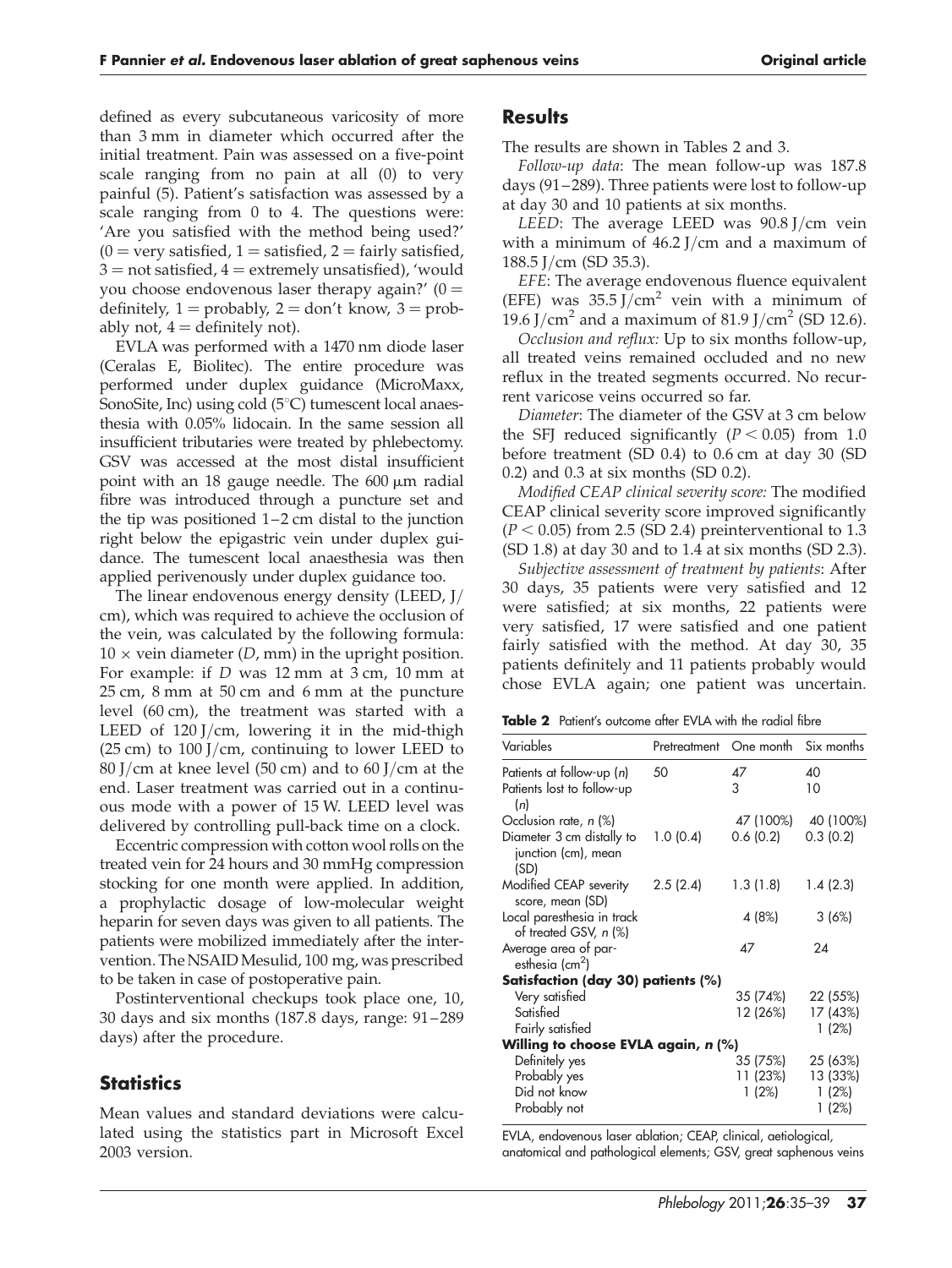|  | Table 3 Pain, ecchymoses and return to daily activities after |  |  |  |
|--|---------------------------------------------------------------|--|--|--|
|  | EVLA with the radial fibre                                    |  |  |  |

| Variables                                                  | Outcome   |
|------------------------------------------------------------|-----------|
| Postoperative pain                                         |           |
| Patients without pain after the procedure $n$ (%)          | 21 (44%)  |
| Pain score at day one, mean (SD)                           | 0.9(0.8)  |
| Pain score at days 2-10, mean (SD)                         | 0.6(0.6)  |
| Pain score days at 11-30, mean (SD)                        | 0.5(0.6)  |
| Days with pain, (SD)                                       | 2.5(3.8)  |
| Patients without analgesics after the procedure, $n$ (%)   | 24 (50%)  |
| <b>Analgesics</b>                                          |           |
| Analgesic tablets (n) at day one, mean (SD)                | 0.5(0.8)  |
| Analgesic tablets (n) from day two to day 10,<br>mean (SD) | 1.3(2.7)  |
| Analgesic tablets (n) from day 11 to day 30,<br>mean (SD)  | 0.5(2.1)  |
| Analgesic tablets (n) total, mean (SD)                     | 2.3(4.2)  |
| Days with analgesics (n), mean (SD)                        | 2.1(3.8)  |
| Return to daily activities (days), mean (SD)               | 1.6(1.1)  |
| <b>Ecchymoses</b>                                          |           |
| Postoperative ecchymoses in a track of treated GSV         |           |
| Limbs with no ecchymoses at day one, n (%)                 | 35 (80%)  |
| Limbs with no ecchymoses at day 10, $n$ (%)                | 38 (80%)  |
| Limbs with no ecchymoses at day 30, $n$ (%)                | 47 (100%) |

EVLA, endovenous laser ablation; GSV, great saphenous veins

At six months, 25 patients definitely and 13 patients probably would chose EVLA again. One patient was uncertain and one patient probably would not choose EVLA again.

*Return to daily activities*: The patients returned to daily activities after an average of 1.6 days (SD 1.1).

*Complications and side-effects*: No severe complications such as deep venous thrombosis, pulmonary embolism, skin burns, motor nerve lesions or the formation of arterio-venous fistula occurred in any of the 50 treated legs. In four patients, local paresthesia occurred in the region of EVLA at 30 days with average paresthesia area of 47 cm<sup>2</sup>. After six months, paresthesia disappeared in one patient. In the other patients, the paresthesia area reduced to  $24 \text{ cm}^2$ .

*Pain*: Forty-four percent of patients did not have any pain after the treatment and 50% did not take analgesic tablets at any time after the procedure. Twenty-seven patients developed moderate postoperative pain with a mean value of 0.6 (SD 0.6) between days two and 10. The patients took a mean of 2.3 analgesic tablets (SD 4.2) at a mean of 2.1 days (SD 3.8).

*Ecchymoses*: Postoperative ecchymoses in the track of the treated GSV was rare. In 80% of the limbs, no ecchymoses was observed at any time after the treatment.

# **Discussion**

EVLA is an effective method to treat insufficient saphenous veins.1–6 Occlusion rates were demonstrated to

reach about 95%.<sup>1</sup> However, moderate postoperative pain and bruising are frequent findings.<sup>2,6</sup> In earlier studies the majority of treated patients showed these findings.<sup>6</sup> Most studies used 810, 940 or 980 nm diode lasers and a bare fibre.<sup>1-5</sup> These wavelengths have a high absorption rate in blood.<sup>10</sup> Laser systems with higher wavelengths, like 1320 and 1470 nm, under duplex guidance, with a higher absorption in water show less pain after the procedure and less bruising.<sup>7–9</sup> Bare fibres emit the laser beam in a straightforward manner out of the tip. This leads to a higher rate of penetrations of the venous wall.<sup>6</sup> A newly-developed fibre (radial fibre, Biolitec) is emitting the laser energy  $360^\circ$ radially around the tip directly into the venous wall. By this it is thought to have a more homogeneous effect on the venous wall with less penetration which could lead to less pain and bruising. Sroka could demonstrate in *ex vivo* experiments with a cow's foot that the fluence rate is dramatically reduced below the ablation threshold with the radial fibre, thus no perforation could be observed during experiments. The induced tissue alterations were circumferential and homogeneous. Shrinkage of the vessel due to thickening, loss of flexibility and change in colour as a sign of effective treatment could be observed throughout the complete  $\,$ vessels. $^{11}$ 

In this study using a 1470 nm diode laser and a radial fibre EVLA showed a very high occlusion rate after six months. Energy density was relatively high (LEED  $90.8$  J/cm, EFE  $35.5$  J/cm<sup>2</sup>). Bruising was a rare finding and pain was less frequent compared with studies using a bare fibre and lower wavelength. Eighty percent of the patients in this study developed no bruising at any time and 44% had no postoperative pain. In earlier studies using a lower wavelength and bare fibres, the majority of the patients developed ecchymoses or bruising and moderate postoperative pain for a few days.<sup>12</sup> Our study shows a combined outcome of a high wavelength (1470 nm) and a radial fibre. To show the effect of the radial fibre alone, a prospective comparative randomized study should be carried out. It could be discussed if the concomitant phlebectomies which were carried out in all our patients for additional tributary treatment were responsible for pain and bruising but only the events in the track of the treated GSV were counted in this trial. It is also questionable if all of our patients needed prophylactic dosage of LMWH postoperatively. This may also influence bruising. In former EVLA studies, an LEED of more than 60 J/cm was proposed to sufficiently occlude  $GSV^{13,14}$  Based on these results lower energy densities should be studied in further